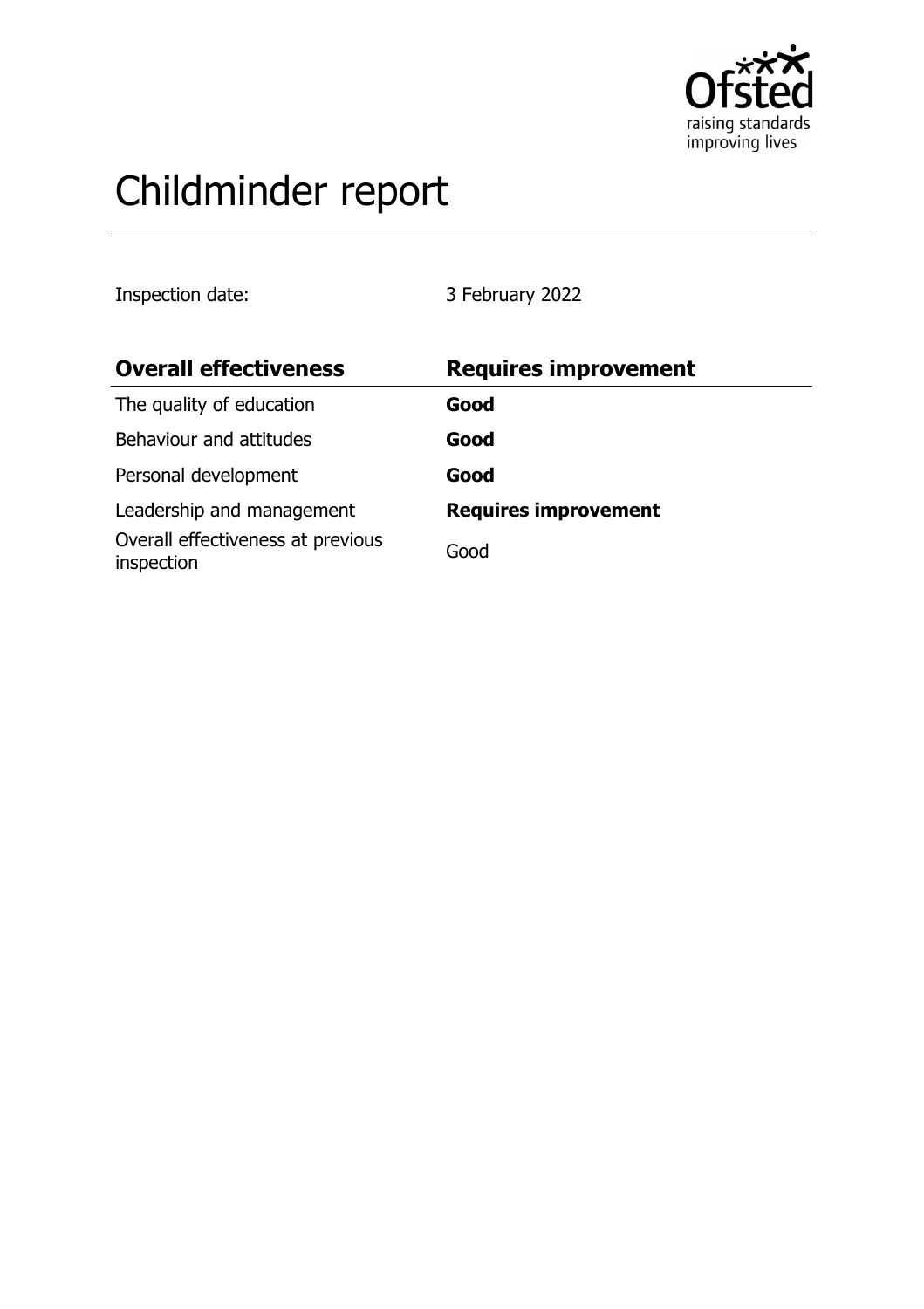

# **What is it like to attend this early years setting?**

#### **The provision requires improvement**

The childminder works closely with his wife, who is also a registered childminder. Together they provide a welcoming play space for the children. However, the childminder's lack of understanding of the safeguarding procedure and of his responsibility to follow the notification process impacts on children's safety. That said, children are happy and settled. They are very sociable and well behaved. Children form lovely friendships with each other and establish a close relationship with the childminder. This is particularly seen with the younger children. For example, toddlers enjoy listening to stories while sat on the childminder's knee. They point to the pictures and repeat some single words as he reads to them. Younger children's confidence is growing. For example, they learn to climb up the steps of the indoor slide and launch themselves down the chute with much delight.

Children have fun and enjoy stimulating activities with the childminder, who engages them well with his animated approach. For example, children love craft activities. They enthusiastically make a hedgehog mask, while learning about National Hedgehog Day. Children develop their small-muscle skills as they competently use scissors to make snips in card. They learn to handle writing tools, such as felt-tip pens to draw on the hedgehog's eyes.

Due to the COVID-19 pandemic, the childminder has restricted access into the family home. He shares information with parents on collection of children at the door and provides a written account of the children's day in a daily diary. The childminder works well to engage and involve parents in their children's learning. This effective communication means parents are well informed about the range of activities he provides and the progress their children make.

## **What does the early years setting do well and what does it need to do better?**

- $\blacksquare$  The childminder has failed to notify the local authority designated officer and Ofsted of a significant event that may suggest children were at risk of harm. This is a breach in the requirements of the 'Statutory framework for the early years foundation stage'. Although this breach has occurred, it does not have any significant impact on children's safety and well-being, or their learning and development. However, in addition, the childminder has failed to follow his own safeguarding procedures to share information with the local safeguarding partnership about potential child protection concerns following the incident that occurred on the premises.
- Children's communication and language are supported during their play. The childminder reads stories with younger children, and they listen to and watch favourite music programmes playing in the background. The childminder teaches older children to count and to recognise numbers. They do this in activities, for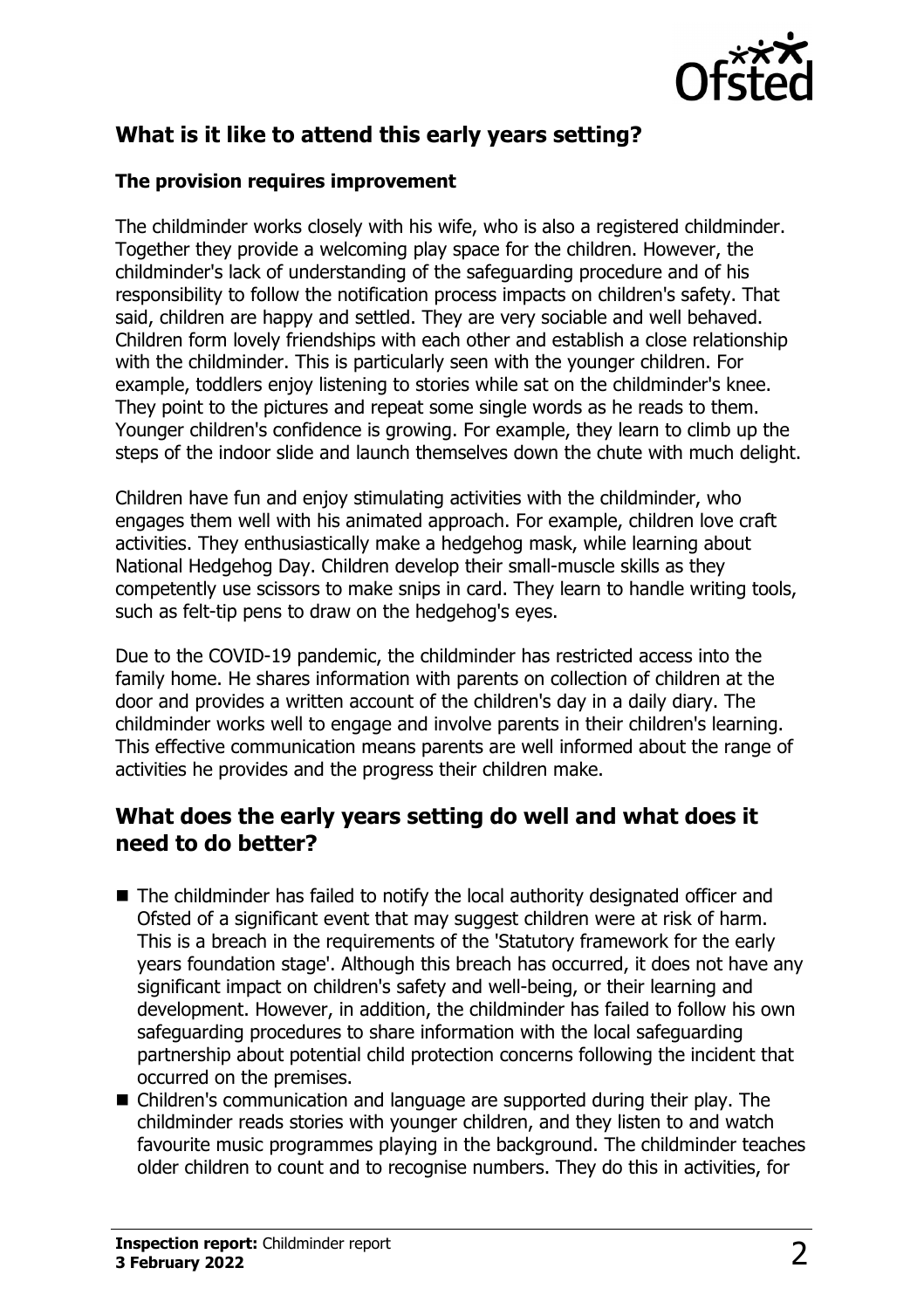

example while manipulating modelling dough. However, sometimes the childminder does not focus his teaching effectively to embed what children already know and can do, and to provide further challenge to extend children's learning.

- $\blacksquare$  Children learn about healthy eating and how to maintain a healthy lifestyle. The childminder provides children with home-cooked, freshly prepared, nutritious meals. He engages children in cooking activities. For example, children make hedgehog bread and delicious vegetable soup. They thoroughly enjoy their meal and confidently ask the childminder for more soup at lunchtime. Children enjoy exploring their local community. The childminder supports children's understanding of road safety when they go for walks. They enjoy playing ball games in a public play space close by. They take a number of resources with them, including wheeled toys. This helps to support children's physical skills and their understanding of the world around them.
- $\blacksquare$  Children learn appropriate hygiene tasks such as washing and drying their hands. They understand that they must do this after using the bathroom and before eating their meals. Toddlers have their hands wiped and are placed safely in high chairs. All children learn to feed themselves from an early age. Older children help themselves to knives to spread butter onto their roll. Children's drinking containers are accessible throughout the day. At times, children's independence is not further extended. For example, the childminder pours water into the children's cups and his wife slices the banana and peels the oranges ready for children to eat. When dressing up, children seek the childminder's support to dress them. He provides instruction as he puts the costumes on children, but they do not then experience doing this for themselves.
- The childminder has high expectations for children's learning and development. He knows the children well and the next steps in their learning. The childminder and his wife work closely together. They attend training together to constantly improve their practice. Parents speak highly of the childminder. They are confident that their children are safe and well cared for. Although the childminder shares information with parents, he has not established partnerships with other settings that the children attend to ensure greater continuity in children's care and learning.

## **Safeguarding**

The arrangements for safeguarding are not effective.

The childminder demonstrates a lack of understanding of the action to take for contacting the local authority designated officer and Ofsted in relation to child protection concerns. However, he knows the signs and symptoms that may indicate a child is at risk of harm or abuse. The childminder has completed safeguarding training to support his knowledge of child protection. This includes the risks associated with child exploitation, extremist views and the use of online social media platforms. The childminder teaches children how to keep themselves safe, for example by supporting their understanding of road safety when they go out for walks.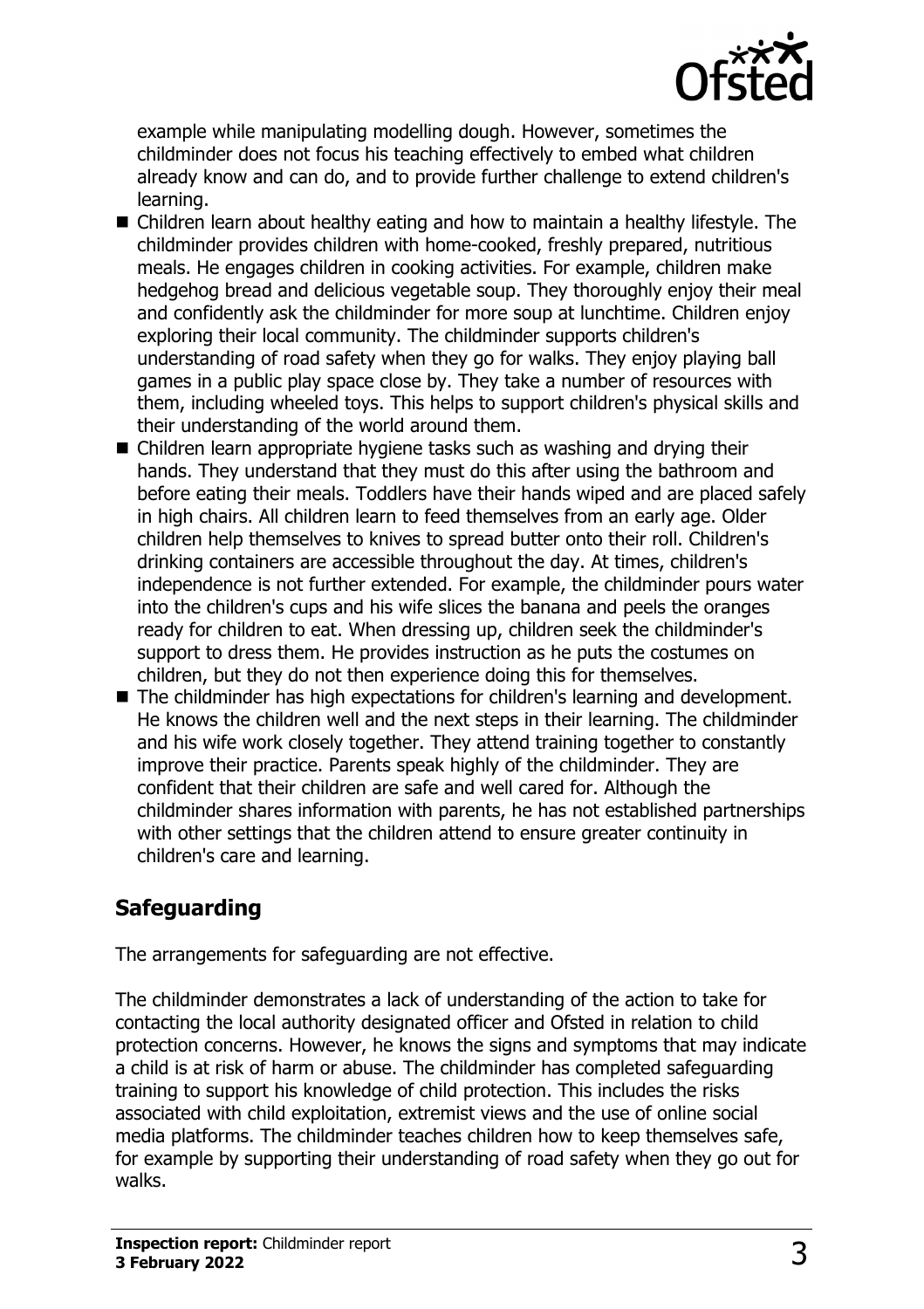

## **What does the setting need to do to improve?**

#### **To meet the requirements of the early years foundation stage and Childcare Register the provider must:**

|                                                                                                                                                                                    | Due date   |
|------------------------------------------------------------------------------------------------------------------------------------------------------------------------------------|------------|
| improve knowledge and understanding<br>of the action to take for contacting the<br>local authority designated officer and<br>Ofsted in the event of a child protection<br>concern. | 23/02/2022 |

#### **To further improve the quality of the early years provision, the provider should:**

- $\blacksquare$  strengthen teaching more precisely to help embed what children already know and can do, and provide more challenge to further extend children's learning
- $\blacksquare$  establish partnerships with other settings that children attend to ensure greater continuity in children's care and learning
- $\blacksquare$  increase opportunities for children to practise their independence skills.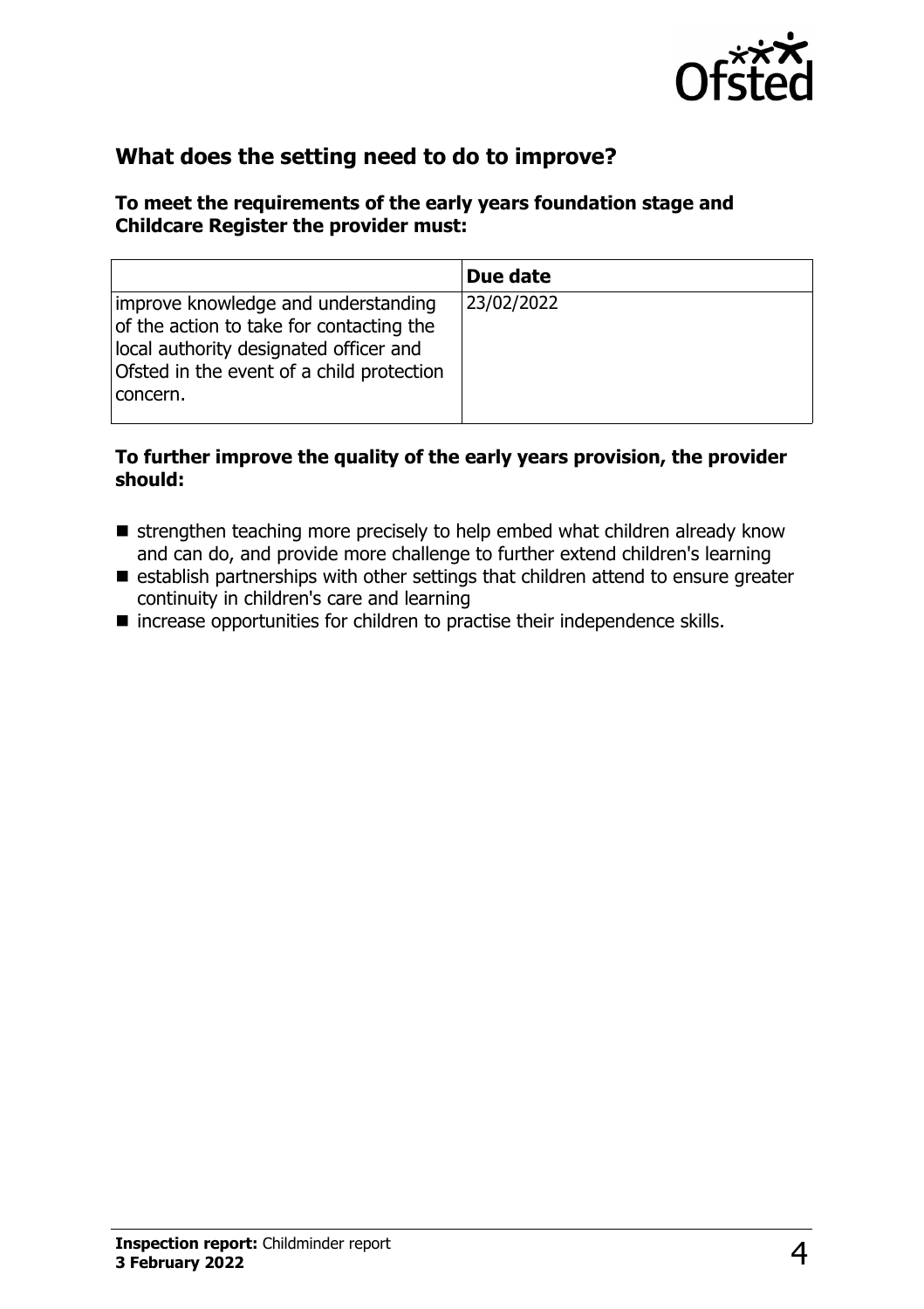

| <b>Setting details</b>                         |                                                                                      |
|------------------------------------------------|--------------------------------------------------------------------------------------|
| Unique reference number                        | EY360936                                                                             |
| <b>Local authority</b>                         | Wigan                                                                                |
| <b>Inspection number</b>                       | 10220959                                                                             |
| <b>Type of provision</b>                       | Childminder                                                                          |
| <b>Registers</b>                               | Early Years Register, Compulsory Childcare<br>Register, Voluntary Childcare Register |
| Day care type                                  | Childminder                                                                          |
| Age range of children at time of<br>inspection | $0$ to 4                                                                             |
| <b>Total number of places</b>                  | 12                                                                                   |
| Number of children on roll                     | 13                                                                                   |
| Date of previous inspection                    | 5 May 2017                                                                           |

## **Information about this early years setting**

The childminder registered in 2007 and lives in Orrell, Wigan. He operates all year round, from 7am to 6pm, Monday to Friday, except for bank holidays and family holidays. The childminder holds an early years childcare qualification at level 3. He works closely with another childminder working at the same premises. The childminder provides funded early education for two-, three- and four-year-old children.

## **Information about this inspection**

**Inspector**

Carys Millican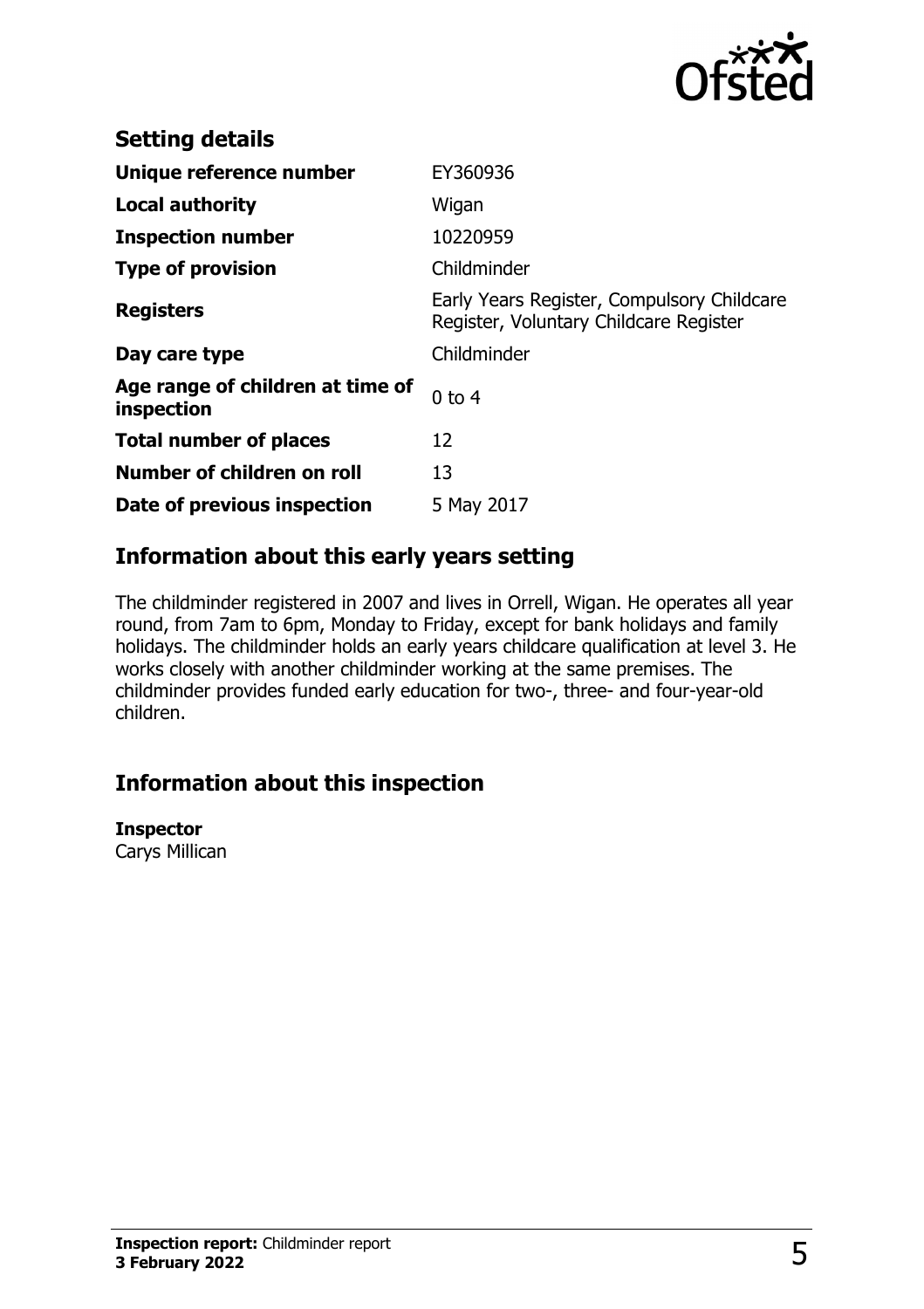

#### **Inspection activities**

- $\blacksquare$  This was the first routine inspection the provider received since the COVID-19 pandemic began. The inspector discussed the impact of the pandemic with the provider and has taken that into account in their evaluation of the provider.
- $\blacksquare$  The inspector discussed the activities and teaching that the childminder provides for children and observed the areas of the home and garden used for childminding.
- $\blacksquare$  The inspector observed the quality of teaching during activities and jointly assessed with the childminder the impact that this has on children's learning and personal development.
- $\blacksquare$  The views of parents were gathered through written feedback and face-to-face discussions.
- $\blacksquare$  The inspector sampled a range of documents, including the paediatric first-aid certificate and public liability insurance.
- $\blacksquare$  We carried out this inspection as a result of a risk assessment, following information we received about the provider.

We carried out this inspection under sections 49 and 50 of the Childcare Act 2006 on the quality and standards of provision that is registered on the Early Years Register. The registered person must ensure that this provision complies with the statutory framework for children's learning, development and care, known as the early years foundation stage.

If you are not happy with the inspection or the report, you can [complain to Ofsted](http://www.gov.uk/complain-ofsted-report).